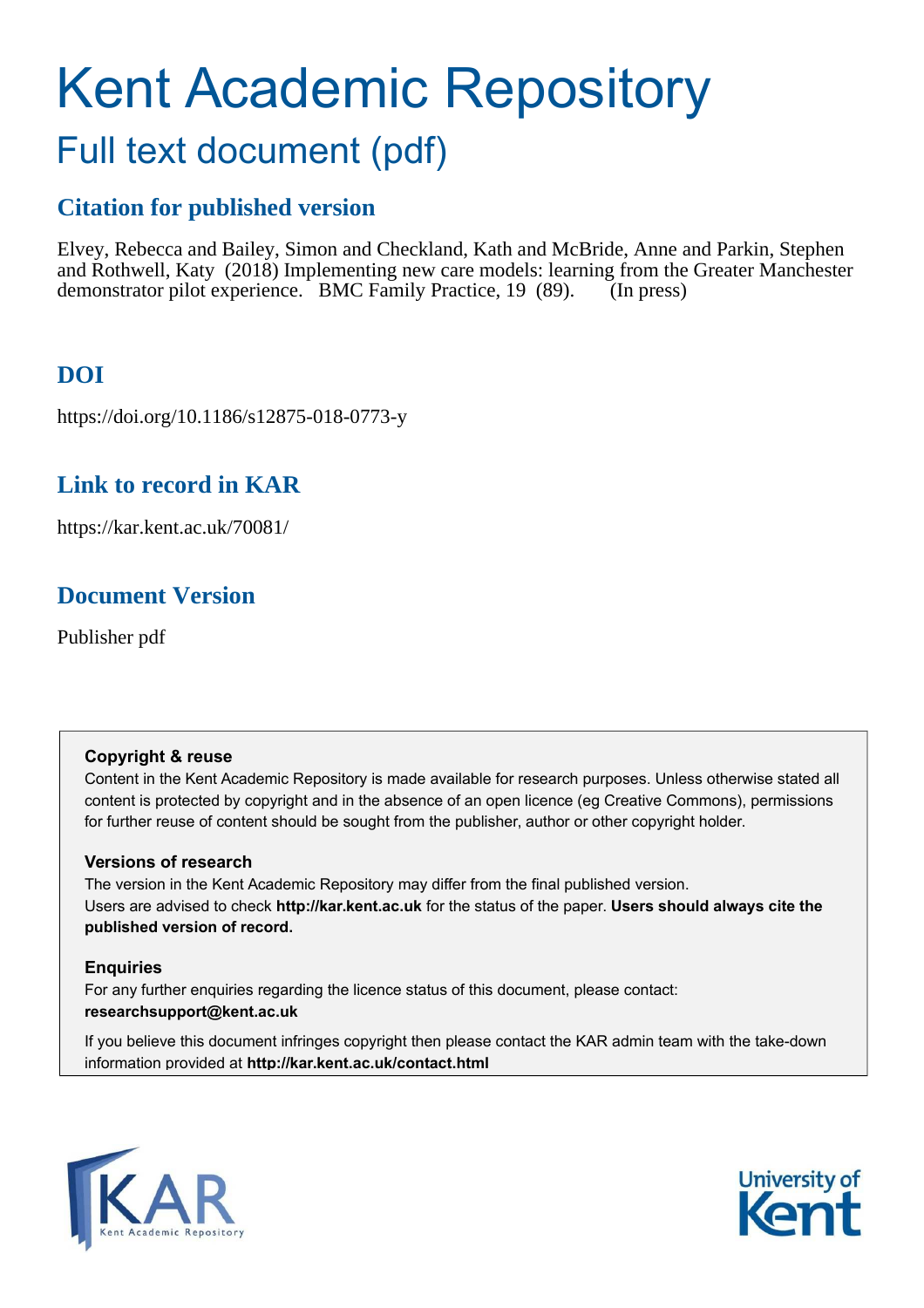### **RESEARCH ARTICLE EXECUTE: Open Access**



## Implementing new care models: learning from the Greater Manchester demonstrator pilot experience

Rebecca Elvey<sup>1\*</sup> (@, Simon Bailey<sup>1</sup>, Kath Checkland<sup>1</sup>, Anne McBride<sup>1</sup>, Stephen Parkin<sup>2</sup>, Katy Rothwell<sup>3</sup> and Damian Hodgson<sup>1</sup>

#### Abstract

Background: Current health policy focuses on improving accessibility, increasing integration and shifting resources from hospitals to community and primary care. Initiatives aimed at achieving these policy aims have supported the implementation of various 'new models of care', including general practice offering 'additional availability' appointments during evenings and at weekends. In Greater Manchester, six 'demonstrator sites' were funded: four sites delivered additional availability appointments, other services included case management and rapid response. The aim of this paper is to explore the factors influencing the implementation of services within a programme designed to improve access to primary care. The paper consists of a qualitative process evaluation undertaken within provider organisations, including general practices, hospitals and care homes.

Methods: Semi-structured interviews, with the data subjected to thematic analysis.

Results: Ninety-one people participated in interviews. Six key factors were identified as important for the establishment and running of the demonstrators: information technology; information governance; workforce and organisational development; communications and engagement; supporting infrastructure; federations and alliances. These factors brought to light challenges in the attempt to provide new or modify existing services. Underpinning all factors was the issue of trust; there was consensus amongst our participants that trusting relationships, particularly between general practices, were vital for collaboration. It was also crucial that general practices trusted in the integrity of anyone external who was to work with the practice, particularly if they were to access data on the practice computer system. A dialogical approach was required, which enabled staff to see themselves as active rather than passive participants.

**Conclusions:** The research highlights various challenges presented by the context within which extended access is implemented. Trust was the fundamental underlying issue; there was consensus amongst participants that trusting relationships were vital for effective collaboration in primary care.

Keywords: General practice, Qualitative research, Primary health care, Health services evaluation, Organizational innovation, Access to health care

\* Correspondence: [rebecca.elvey@manchester.ac.uk](mailto:rebecca.elvey@manchester.ac.uk)

<sup>1</sup>The University of Manchester, Oxford Road, Manchester M13 9PL, UK Full list of author information is available at the end of the article



© The Author(s). 2018 **Open Access** This article is distributed under the terms of the Creative Commons Attribution 4.0 International License [\(http://creativecommons.org/licenses/by/4.0/](http://creativecommons.org/licenses/by/4.0/)), which permits unrestricted use, distribution, and reproduction in any medium, provided you give appropriate credit to the original author(s) and the source, provide a link to the Creative Commons license, and indicate if changes were made. The Creative Commons Public Domain Dedication waiver [\(http://creativecommons.org/publicdomain/zero/1.0/](http://creativecommons.org/publicdomain/zero/1.0/)) applies to the data made available in this article, unless otherwise stated.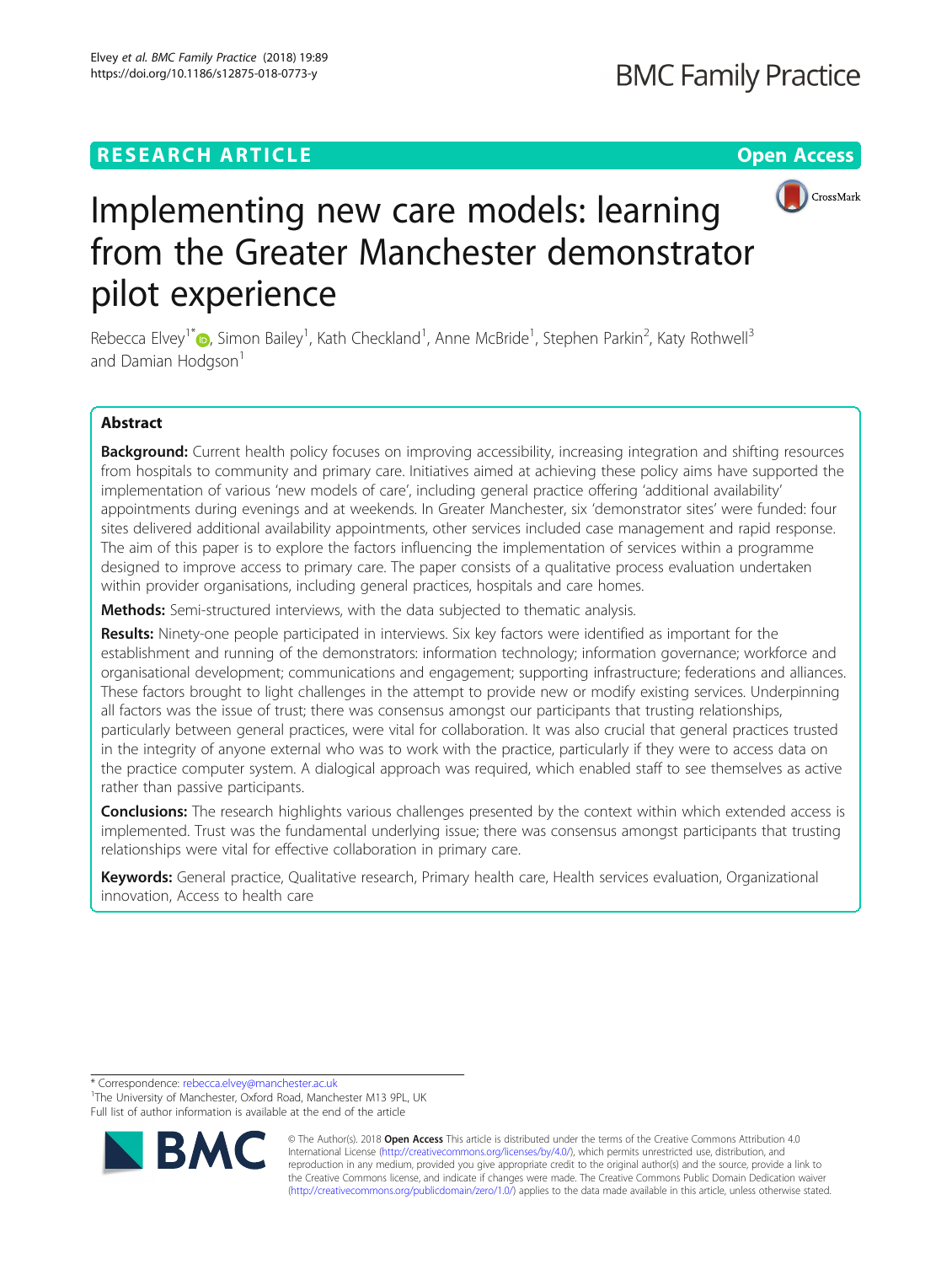#### Background

Demographic shifts, changes in economic conditions and increased demand on services have brought new urgency to the question of how best to organise health care services. In meeting these challenges, United Kingdom (UK) health policy since the year 2000 has consistently emphasised improving accessibility [[1](#page-10-0)], increasing integration  $\left[1, 2\right]$  $\left[1, 2\right]$  $\left[1, 2\right]$  $\left[1, 2\right]$  $\left[1, 2\right]$  and shifting resources from hospital to community and primary care [\[3](#page-11-0)]. Resources have been provided for several initiatives aimed at increasing integrated working practices at the organisational and service levels of health and social care [[4](#page-11-0)–[7](#page-11-0)]. The latest government vision is of an' integrated, accessible' health service, with primary care playing a key role in developing 'locally led', 'innovative' services or 'new care models' [[8\]](#page-11-0). Several initiatives, including the Vanguard programme [\[9](#page-11-0)] and the Prime Minister's GP Access fund [[10\]](#page-11-0) have been funded and through these, sites are providing services using various care models [[10\]](#page-11-0) including GP practices offering 'additional availability' appointments during evenings and at weekends.

In Greater Manchester, the local health and social care strategy set out ambitions to transform primary care, focussing particularly on providing accessible and responsive services [[11\]](#page-11-0), and also redesigning and integrating primary and secondary care [[12\]](#page-11-0). In June 2013, the National Health Service (NHS) England Local Area Team invited general practices and clinical commissioning groups (CCGs) in Greater Manchester to submit proposals for a 'demonstrator pilot' programme (the demonstrators), informed by the Greater Manchester primary care strategy [[13\]](#page-11-0). The specifications were that they must: support a defined community of at least 30,000 people; support the delivery of integrated services across primary, community and social care; consider the use of innovative or enhanced technology; and extend access to primary care. The aim of the programme was to identify issues and test solutions in practice to inform the Greater Manchester primary care strategy going forward. Eighteen applications were received and six 'demonstrator sites' were funded: four sites provided additional availability of appointments in general practice, other services included case management and rapid response. Although the short timeline for submission of proposals encouraged applicants to make use of existing relationships, many proposals included plans to forge new collaborations between general practices in an area, often with the encouragement and support of the relevant CCG. Table 1 summarises the services provided.

Given the rapidity and scale at which new models of service are spreading, evidence about early adopters, such as those in Greater Manchester, is important. There is a growing body of literature about the adoption of health service innovations more generally [[14](#page-11-0)–[17\]](#page-11-0), but a relative paucity of high quality research focusing upon the implementation of organisational change in primary care [[18\]](#page-11-0). Furthermore, whilst the importance of context and inter-group relations in supporting or preventing organisational change is well known  $[19, 20]$  $[19, 20]$  $[19, 20]$  $[19, 20]$  $[19, 20]$ , the primary care context is less well understood [[21](#page-11-0), [22](#page-11-0)].

We conducted a process evaluation of the Greater Manchester primary care 'demonstrator pilot' programme, designed to identify key learning points from the implementation process to inform future service innovations of this kind. The overall study findings, including a quantitative evaluation, are reported elsewhere [\[23,](#page-11-0) [24](#page-11-0)]. The aim of this paper is to explore in depth the factors influencing the implementation of services within the demonstrator sites, in particular the context in which the services developed and the experiences of people involved with providing them.

#### Methods

The qualitative process evaluation used semi-structured interviews. The sampling strategy was purposive in that it was driven by the characteristics of the case study sites and designed to capture a range of views from people working at strategic and operational levels, within the main provider organisations – general practices – and other organisations involved, including hospitals and care homes. This resulted in an evolving list of potential interviewees, as early interviews provided detail on others involved in project delivery, who were then targeted for interview. Potential participants were contacted by email and/or telephone and were supplied with information about the purpose and aims of the study; participants were encouraged to ask questions about the study and the research team prior to interviews. The interviews were conducted in three stages: firstly, interviews with 'key informants', typically site strategic leads; second, interviews with a range of people working in various roles at different levels; third, a set of six 'round up' interviews close to the end of the demonstrator period, with site strategic leads and a clinician with a key role, designed to gain a retrospective account of each demonstrator.

Semi-structured interview topic guides were devised, which included open-ended questions about the project, its aims and the context in which it had developed, the participants' own role, experiences of working in the pilot and views about what was working well, what was not working well and possible reasons why. The interviews were audio recorded, with participants' written consent and transcribed verbatim. Field notes were made during and after interviews. The software package NVivo10 was used to store and manage the data.

SB, RE and DH carried out the interviews between January 2013 and October 2014. All interviewees were experienced and trained in qualitative research to PhD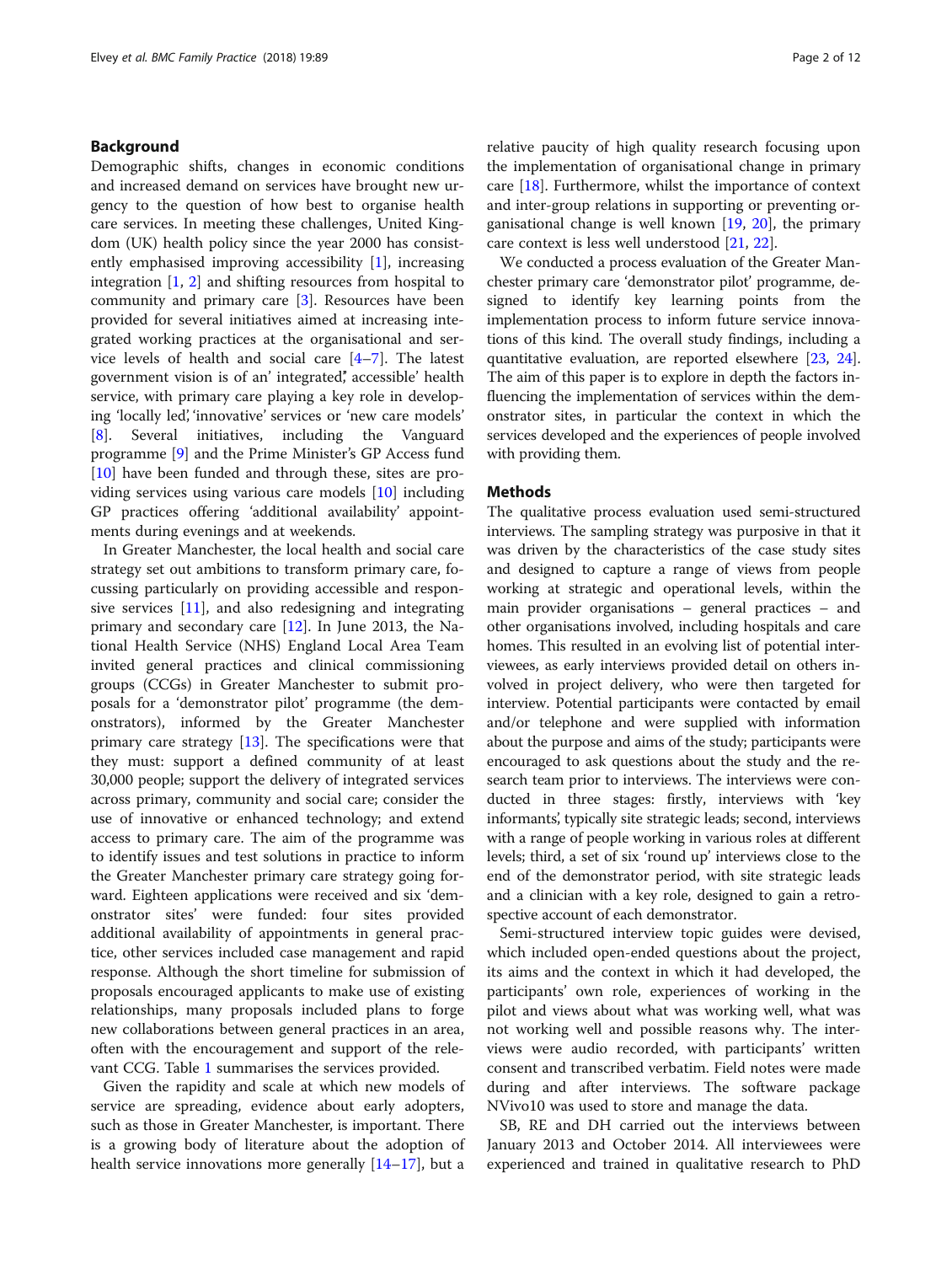Table 1 TIDieR Checklist description of the demonstrator pilot sites

| sites          |                                                                                                                                                                                                                                                                                                                                                                                                                                                                                                                                                                                                                                                                                                                                            | sites (Continued)                |                                                                                                                                                                                                                                                                                                                                                                                                                                                                                                                                       |  |  |
|----------------|--------------------------------------------------------------------------------------------------------------------------------------------------------------------------------------------------------------------------------------------------------------------------------------------------------------------------------------------------------------------------------------------------------------------------------------------------------------------------------------------------------------------------------------------------------------------------------------------------------------------------------------------------------------------------------------------------------------------------------------------|----------------------------------|---------------------------------------------------------------------------------------------------------------------------------------------------------------------------------------------------------------------------------------------------------------------------------------------------------------------------------------------------------------------------------------------------------------------------------------------------------------------------------------------------------------------------------------|--|--|
| ltem number    | Item                                                                                                                                                                                                                                                                                                                                                                                                                                                                                                                                                                                                                                                                                                                                       | Item number                      | ltem                                                                                                                                                                                                                                                                                                                                                                                                                                                                                                                                  |  |  |
| 1              | <b>BRIFF NAME</b><br>Site A: Pro-active case management for care home residents                                                                                                                                                                                                                                                                                                                                                                                                                                                                                                                                                                                                                                                            |                                  | Goals: To improve access to care, specifically providing quicker and<br>more convenient access to routine primary care, reducing<br>attendances at A&E.                                                                                                                                                                                                                                                                                                                                                                               |  |  |
| 2              | WHY<br>High ambulance and GP callouts to care homes; too many<br>non-elective admissions to hospital; Care home residents having<br>long lengths of stay in hospital; lack of access to clinical (GP)<br>records from care homes.<br>Goals: to improve access to clinical care outside hospital,<br>specifically reducing GP and ambulance call-outs, hospital<br>attendances and admissions, to facilitate integrated records and<br>allow direct patient access to these.                                                                                                                                                                                                                                                                | 3<br>4                           | WHAT<br>Additional availability appointments for registered patients of five<br>practices in a township plus one other three miles away, (c. 33,000)<br>Procedure: Additional availability appointments were provided by<br>two GPs, working 6.30 pm to 8 pm Monday to Friday and 8 am to<br>6 pm at weekends. Three of the practices involved were housed<br>within a purpose - built primary care centre; two of these practices<br>and the practice located outside Radcliffe were owned by the                                    |  |  |
| 3<br>4         | WHAT<br>Pro-active case management for adult residents, most aged 65+,<br>of five care homes, registered with one of three general practices<br>in one CCG area. Risk-stratifying care home residents and providing<br>enhanced care planning, including end of life and crisis planning,<br>using risk stratification.<br>Procedure: Care home residents were risk stratified, using the                                                                                                                                                                                                                                                                                                                                                  |                                  | same GP partner. Most appointments were pre-booked, with six<br>kept as emergency appointments for allocation after 6 pm. From<br>6 pm the practice phone lines diverted to A Healthier Radcliffe.<br>Materials: The appointment booking system was hosted at one<br>practice and the other five logged into this to book appointments.<br>All six practices used Vision with access to the full record, allowed<br>through a data sharing agreement on a read-write basis. GPs used<br>a smartcard to log into each practice system. |  |  |
|                | model previously employed in Greater Lever. For each, the case<br>manager, carried out an initial, face-to-face holistic assessment and<br>put a care plan in place, which was recorded on the GP system<br>using a template.<br>At the start of the demonstrator the case manager had access to<br>general practice records via a computer in her office, partway<br>through the demonstrator, she acquired direct read-write access to<br>the records via a laptop. After the initial assessment, the case<br>manager would manage patients using a video conferencing<br>facility.<br>Materials: General practices involved used EMIS <sup>a</sup> , Vision <sup>a</sup> and TPP <sup>a</sup> ,<br>laptop provided to the case manager. | 5                                | <b>WHO</b><br>Two GPs and receptionists.                                                                                                                                                                                                                                                                                                                                                                                                                                                                                              |  |  |
|                |                                                                                                                                                                                                                                                                                                                                                                                                                                                                                                                                                                                                                                                                                                                                            | 6                                | <b>HOW</b><br>Face to face appointments.                                                                                                                                                                                                                                                                                                                                                                                                                                                                                              |  |  |
|                |                                                                                                                                                                                                                                                                                                                                                                                                                                                                                                                                                                                                                                                                                                                                            | 7                                | WHERE<br>GP practices.                                                                                                                                                                                                                                                                                                                                                                                                                                                                                                                |  |  |
|                |                                                                                                                                                                                                                                                                                                                                                                                                                                                                                                                                                                                                                                                                                                                                            | 8                                | WHEN AND HOW MUCH<br>Patients booked appointments as required. Each appointment was<br>10 min in length, 18 appointments per day were provided<br>Monday - Friday and 12 per day Saturday and Sunday.                                                                                                                                                                                                                                                                                                                                 |  |  |
| 5              | <b>WHO</b><br>The service was provided by an advanced nurse practitioner (ANP)<br>who worked during the demonstrator as a case manager<br>(seconded from an acute trust), with input from care home carers<br>and managers, GPs, practice managers and other administrative<br>staff, a CCG pharmacist and members of the local Mental Health                                                                                                                                                                                                                                                                                                                                                                                              | 9                                | <b>TAILORING</b><br>N/A                                                                                                                                                                                                                                                                                                                                                                                                                                                                                                               |  |  |
|                |                                                                                                                                                                                                                                                                                                                                                                                                                                                                                                                                                                                                                                                                                                                                            | 10                               | <b>MODIFICATIONS</b><br>N/A                                                                                                                                                                                                                                                                                                                                                                                                                                                                                                           |  |  |
|                | Trust's dementia team. CCG and CSU project managers and the<br>integrated care lead (from the local Foundation Trust) also<br>contributed.                                                                                                                                                                                                                                                                                                                                                                                                                                                                                                                                                                                                 | Item number Item<br>$\mathbf{1}$ | <b>BRIEF NAME</b>                                                                                                                                                                                                                                                                                                                                                                                                                                                                                                                     |  |  |
| 6              | <b>HOW</b><br>An initial face to face assessment, followed by case management<br>of patients using a video conferencing facility, with the ANP                                                                                                                                                                                                                                                                                                                                                                                                                                                                                                                                                                                             |                                  | Site C: Additional availability appointments; responsiveness<br>appointments; homelessness service; extension of specialist<br>advice lines                                                                                                                                                                                                                                                                                                                                                                                           |  |  |
|                | 'ringing in' to run through the residents on her caseload with care<br>home staff, hearing about any changes and performing<br>consultations with patients, where necessary.                                                                                                                                                                                                                                                                                                                                                                                                                                                                                                                                                               | 2                                | WHY<br>Some patients being unable to access timely GP appointments;<br>patients with long term conditions not having timely access to a<br>healthcare professional; insufficient healthcare provision for                                                                                                                                                                                                                                                                                                                             |  |  |
| 7              | <b>WHERE</b><br>The assessments and consultations took place in care homes,<br>additional work was undertaken in general practices.                                                                                                                                                                                                                                                                                                                                                                                                                                                                                                                                                                                                        |                                  | homeless people.<br>Goals: To improve access to care, specifically reducing A&E<br>attendances, by providing urgent same day (responsiveness) and                                                                                                                                                                                                                                                                                                                                                                                     |  |  |
| 8              | WHEN AND HOW MUCH<br>Each care home resident had one initial assessment and then<br>consultations were performed as required.                                                                                                                                                                                                                                                                                                                                                                                                                                                                                                                                                                                                              |                                  | additional availability appointments in general practice. To improve<br>specialist primary care services and reduce secondary care planned<br>activity, by shifting specialist service provision from secondary to<br>primary care.                                                                                                                                                                                                                                                                                                   |  |  |
| 9              | <b>TAILORING</b><br>Individual assessments were undertaken and care plans produced<br>for each care home resident receiving case management.                                                                                                                                                                                                                                                                                                                                                                                                                                                                                                                                                                                               | 3                                | WHAT<br>1. Additional availability appointments (33/35 practices).                                                                                                                                                                                                                                                                                                                                                                                                                                                                    |  |  |
| 10             | <b>MODIFICATIONS</b><br>In practice, the video conferencing technology was not used for<br>both technical and organisational reasons. Rather, the care home<br>staff contacted the ANP by telephone, to discuss residents or to<br>ask her to visit the home. Notably, when at a home, the ANP was<br>often asked, by care home staff, to respond to acute problems for<br>residents that were not on her caseload.                                                                                                                                                                                                                                                                                                                        |                                  | Procedure: Additional availability appointments were provided at<br>four 'host' practices. The additional availability appointments were<br>provided by 1 GP at each site, between 6 pm and 8 pm Monday<br>to Friday, and 9 am to 11 am at weekends. The participating<br>practices across the CCG area and A&E at the local acute trust<br>booked appointments at the host practice, which were available<br>on a quota basis, until 1 pm and then made available on a first<br>come first served basis.                             |  |  |
| Item number    | Item<br><b>BRIFF NAME</b>                                                                                                                                                                                                                                                                                                                                                                                                                                                                                                                                                                                                                                                                                                                  |                                  | Materials: Practices logged into the host practice's system. All<br>practices ran EMIS, either EMIS web or as streaming practices<br>with access to the full record, allowed through a data sharing                                                                                                                                                                                                                                                                                                                                   |  |  |
|                | Site B: Additional availability appointments                                                                                                                                                                                                                                                                                                                                                                                                                                                                                                                                                                                                                                                                                               | $\overline{4}$                   | agreement, on a read-only basis.<br>2. Responsiveness appointments (31/35 practices);                                                                                                                                                                                                                                                                                                                                                                                                                                                 |  |  |
| $\overline{2}$ | <b>WHY</b><br>Difficulty for patients in obtaining timely and convenient access to<br>general practice; too many emergency hospital admissions.                                                                                                                                                                                                                                                                                                                                                                                                                                                                                                                                                                                            |                                  | Procedure: Practices fitted the responsiveness appointments within<br>the regular working hours of the practice. For example, one<br>practice allocated four telephone triage slots and four                                                                                                                                                                                                                                                                                                                                          |  |  |

Table 1 TIDieR Checklist description of the demonstrator pilot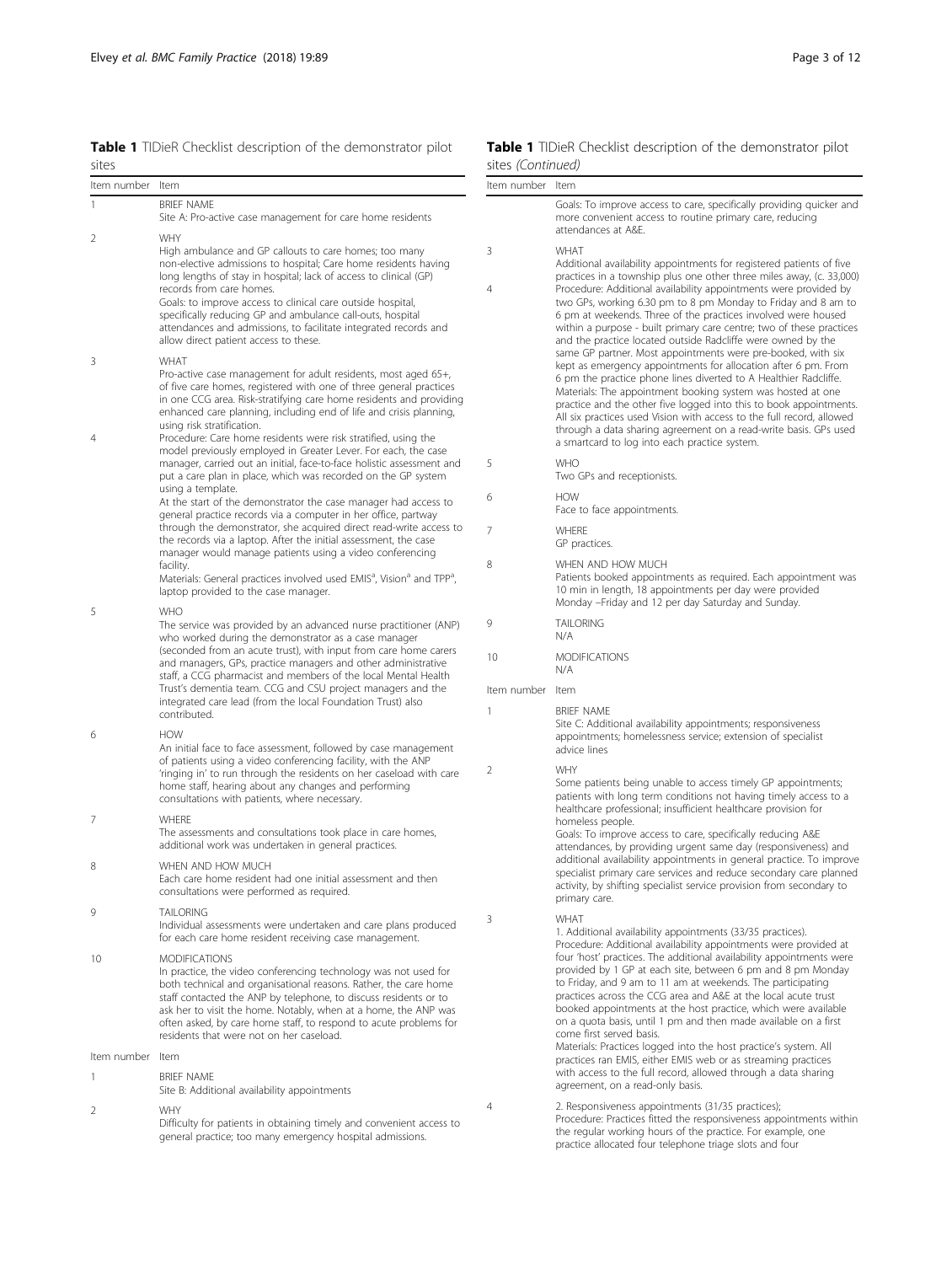Table 1 TIDieR Checklist description of the demonstrator pilot sites (Continued)

| Item number | Item                                                                                                                                                                                                                                                                                                                                                                                                                                                                                                                                                                                                                                                                                                                                                                                                                                                                                                                                                                                                                                                                                             | Item number Item |                                                                                                                                                                                                                                                                                                                                 |
|-------------|--------------------------------------------------------------------------------------------------------------------------------------------------------------------------------------------------------------------------------------------------------------------------------------------------------------------------------------------------------------------------------------------------------------------------------------------------------------------------------------------------------------------------------------------------------------------------------------------------------------------------------------------------------------------------------------------------------------------------------------------------------------------------------------------------------------------------------------------------------------------------------------------------------------------------------------------------------------------------------------------------------------------------------------------------------------------------------------------------|------------------|---------------------------------------------------------------------------------------------------------------------------------------------------------------------------------------------------------------------------------------------------------------------------------------------------------------------------------|
|             | appointments to the on - call doctor and two appointments each<br>to all other doctors (the number of doctors in the practice varied).<br>Materials: a macro was put onto each practice system and used to<br>log the outcome of appointment.<br>3. Homelessness service (1 practice);<br>Procedure: provided under a Locally Enhanced Service<br>arrangement, run at a practice with a large local homeless<br>population (often transient). A health questionnaire for patients<br>was completed, to ascertain health needs and then the patient<br>was signposted to various services (clinics for dressings,<br>immunisations, substance misuse services), several of which<br>operated from the same premises as the practice.<br>4. Extension of specialist advice lines;<br>Procedure: The 'specialist advice lines' were a facility for GPs to get<br>advice from hospital consultants. The service was pre-existing and<br>the additional specialities were added as part of the demonstrator.<br>Materials: Advice lines operated through a dedicated email address<br>for GPs to use. | 3<br>4           | WHAT<br>1. Additional av<br>GPs in one loca<br>Procedure: A hi<br>appointments,<br>day. GPs provic<br>weekdays and<br>appointment b<br>phone and boo<br>path lab collect<br>Materials: Four<br>accessed summ<br>2. Care plannin<br>Procedure: GPs<br>The multi-skilled<br>home to identif<br>3. Navigator ser<br>Procedure: The |
| 5           | <b>WHO</b><br>The additional availability appointments were provided by 1 GP at<br>each site, supported by two reception staff, Lead organisation was<br>a GP federation; some additional availability appointments were<br>staffed by locum GPs; the A&E department could refer into the<br>additional availability appointments, local voluntary services could<br>refer into the homelessness service. Hospital consultants staffed<br>the advice lines.                                                                                                                                                                                                                                                                                                                                                                                                                                                                                                                                                                                                                                      |                  | A&E departmer<br>so tended to se<br>conditions, part<br>pulmonary dise<br>patient was also<br>as appropriate).<br>to be admitted,<br>the relevant sup<br>if they were not                                                                                                                                                       |
| 6           | <b>HOW</b><br>Appointments took place face to face and via the telephone.                                                                                                                                                                                                                                                                                                                                                                                                                                                                                                                                                                                                                                                                                                                                                                                                                                                                                                                                                                                                                        |                  | (e.g. from team                                                                                                                                                                                                                                                                                                                 |
| 7           | WHERE<br>GP practices.                                                                                                                                                                                                                                                                                                                                                                                                                                                                                                                                                                                                                                                                                                                                                                                                                                                                                                                                                                                                                                                                           | 5                | <b>WHO</b><br>The project lea<br>GPs and recept                                                                                                                                                                                                                                                                                 |
| 8           | WHEN AND HOW MUCH<br>Patients booked appointments as required. Each additional<br>availability appointment was 10 min in length, 12 appointments                                                                                                                                                                                                                                                                                                                                                                                                                                                                                                                                                                                                                                                                                                                                                                                                                                                                                                                                                 |                  | the navigator v<br>general hospita<br>foundation trus                                                                                                                                                                                                                                                                           |
| 9           | per day were provided Monday-Sunday.<br><b>TAILORING</b>                                                                                                                                                                                                                                                                                                                                                                                                                                                                                                                                                                                                                                                                                                                                                                                                                                                                                                                                                                                                                                         | 6                | <b>HOW</b><br>See 'procedure'                                                                                                                                                                                                                                                                                                   |
| 10          | N/A<br><b>MODIFICATIONS</b><br>Some changes to the original timings and booking arrangements<br>were made. The weekday additional availability appointments were                                                                                                                                                                                                                                                                                                                                                                                                                                                                                                                                                                                                                                                                                                                                                                                                                                                                                                                                 | 7                | WHERE<br>Additional avail<br>practices, care<br>homes, the nav                                                                                                                                                                                                                                                                  |
|             | originally offered entirely on a quota basis and the weekend<br>appointments continued until 12 pm. It appeared some GPs ended<br>up seeing the patient again in normal surgery hours after the<br>additional availability appointment, because they were unsure<br>about what had happened at the appointment. Some practices<br>did not participate in providing the responsiveness appointments;                                                                                                                                                                                                                                                                                                                                                                                                                                                                                                                                                                                                                                                                                              | 8                | WHEN AND HC<br>Patients booke<br>availability app<br>per day were p<br>on Sunday.                                                                                                                                                                                                                                               |
|             | Reasons for non - participation included a lack of capacity in the<br>practice for responsiveness, concerns around IG for one practice<br>and proximity, and being situated on the CCG geographical border.                                                                                                                                                                                                                                                                                                                                                                                                                                                                                                                                                                                                                                                                                                                                                                                                                                                                                      | 9                | <b>TAILORING</b><br>Care plans were<br>service arrange                                                                                                                                                                                                                                                                          |
| Item number | Item                                                                                                                                                                                                                                                                                                                                                                                                                                                                                                                                                                                                                                                                                                                                                                                                                                                                                                                                                                                                                                                                                             | 10               | <b>MODIFICATION</b>                                                                                                                                                                                                                                                                                                             |
|             | <b>BRIEF NAME</b><br>Site D: Additional availability appointments; GP-led care planning;<br>multi-skilled care worker led care planning; hospital navigator<br>service                                                                                                                                                                                                                                                                                                                                                                                                                                                                                                                                                                                                                                                                                                                                                                                                                                                                                                                           |                  | The additional<br>but the nursing<br>GP appointmer<br>had been alloc<br>allocated slots                                                                                                                                                                                                                                         |
| 2           | <b>WHY</b><br>Too much demand on general practice; 'inappropriate' use of A&E                                                                                                                                                                                                                                                                                                                                                                                                                                                                                                                                                                                                                                                                                                                                                                                                                                                                                                                                                                                                                    | Item number      | Item                                                                                                                                                                                                                                                                                                                            |
|             | for problems that could be handled in general practice; A&E used<br>by frail elderly that resulted in avoidable admissions; increase in<br>A&E attendances from 1 pm onwards (when practices are open).                                                                                                                                                                                                                                                                                                                                                                                                                                                                                                                                                                                                                                                                                                                                                                                                                                                                                          | $\mathbf{1}$     | <b>BRIEF NAME</b><br>Site E: Additiona                                                                                                                                                                                                                                                                                          |
|             | Goals: To develop integrated care in line with the CCG strategy.<br>To improve access to care, specifically access to general practice,<br>reduced A&E attendances and hospital admissions. To improve<br>care of the frail elderly through care planning. To develop the IT<br>infrastructure, specifically to allow hub clinicians to access patients'<br>records, allow practices and patients to book appointments at the                                                                                                                                                                                                                                                                                                                                                                                                                                                                                                                                                                                                                                                                    | 2                | <b>WHY</b><br>Too much dem<br>mental health s<br>Goals: To impro<br>more convenie<br>attendances at                                                                                                                                                                                                                             |

hub (a GP practice), and let practices know when their patients are

in hospital.

#### Table 1 TIDieR Checklist description of the demonstrator pilot sites (Continued)

| Item number    | Item                                                                                                                                                                                                                                                                                                                                                                                                                                                                                                                                                                                                                                                                                                                                                                      |
|----------------|---------------------------------------------------------------------------------------------------------------------------------------------------------------------------------------------------------------------------------------------------------------------------------------------------------------------------------------------------------------------------------------------------------------------------------------------------------------------------------------------------------------------------------------------------------------------------------------------------------------------------------------------------------------------------------------------------------------------------------------------------------------------------|
| 3              | WHAT<br>1. Additional availability appointments for patients registered with<br>GPs in one locality.                                                                                                                                                                                                                                                                                                                                                                                                                                                                                                                                                                                                                                                                      |
|                | Procedure: A hub was set up to provide additional GP and nurse<br>appointments, with three nurse clinics and three GP sessions each<br>day. GPs provided additional appointments 4 pm to 9 pm on<br>weekdays and 10 am to 8 pm at weekends. Practices ran the<br>appointment bookings until 6 pm, after which time patients could<br>phone and book directly. The acute trust provided a late-night<br>path lab collection.<br>Materials: Four practices used EMIS, two used Vision. Host practice<br>accessed summary care record on Adastra* on a read-only basis.                                                                                                                                                                                                      |
|                | 2. Care planning<br>Procedure: GPs produced care plans for their frailest elderly patients.<br>The multi-skilled care worker visited patients aged 85 and over at<br>home to identify and assess their needs and produce a care plan.                                                                                                                                                                                                                                                                                                                                                                                                                                                                                                                                     |
| 4              | 3. Navigator service<br>Procedure: The navigator kept track of presentations to one local<br>A&E department, focussing particularly on those aged 65 and over,<br>so tended to see patients with confusion, falls, and long term<br>conditions, particularly multiple sclerosis and chronic obstructive<br>pulmonary disease. She assessed each patient (each<br>patient was also assessed by the medical team and had tests done<br>as appropriate). Where patients were medically fit and did not need<br>to be admitted, the navigator took responsibility for ensuring that<br>the relevant support was in place, either in the form of a placement,<br>if they were not safe to return home, or home support services<br>(e.g. from team providing crisis response). |
| 5              | <b>WHO</b><br>The project lead was a GP. Local out of hours provider (supplied<br>GPs and receptionists for additional availability appointments);<br>the navigator was an occupational therapist based at a local<br>general hospital, the multi-skilled care worker was based at a<br>foundation trust.                                                                                                                                                                                                                                                                                                                                                                                                                                                                 |
| 6              | <b>HOW</b><br>See 'procedure' for a description of how each component operated.                                                                                                                                                                                                                                                                                                                                                                                                                                                                                                                                                                                                                                                                                           |
| 7              | WHERE<br>Additional availability appointments took place in person, at GP<br>practices, care planning took places in GP practices and at patients'<br>homes, the navigator service operated in hospital.                                                                                                                                                                                                                                                                                                                                                                                                                                                                                                                                                                  |
| 8              | WHEN AND HOW MUCH<br>Patients booked appointments as required. Each additional<br>availability appointment was 15 min in length, 28 appointments<br>per day were provided Monday-Friday, 51 on Saturday and 24<br>on Sunday.                                                                                                                                                                                                                                                                                                                                                                                                                                                                                                                                              |
| 9              | <b>TAILORING</b><br>Care plans were prepared for individual patients. The navigator<br>service arranged tailored care packages for patients.                                                                                                                                                                                                                                                                                                                                                                                                                                                                                                                                                                                                                              |
| 10             | <b>MODIFICATIONS</b><br>The additional availability GP appointments were typically booked,<br>but the nursing ones were less popular and were replaced with<br>GP appointments after six weeks. Issues arose as practices which<br>had been allocated appointments were unwilling to give up their<br>allocated slots to other practices which had filled theirs.                                                                                                                                                                                                                                                                                                                                                                                                         |
| Item number    | Item                                                                                                                                                                                                                                                                                                                                                                                                                                                                                                                                                                                                                                                                                                                                                                      |
| 1              | <b>BRIEF NAME</b><br>Site E: Additional availability appointments; mental health crisis clinics.                                                                                                                                                                                                                                                                                                                                                                                                                                                                                                                                                                                                                                                                          |
| $\overline{2}$ | WHY<br>Too much demand on general practice; lack of an accessible<br>mental health service locally.<br>Goals: To improve access to care, specifically providing quicker and<br>more convenient access to routine primary care, reducing<br>attendances at A&E and increasing access to mental health services,<br>by extending access to routine primary care and providing<br>additional mental health services in the community.<br>To make better use of local resources and support the local<br>population to do this, specifically to reduce attendances at A&E,<br>reduce hospital admissions and facilitate quicker discharge from<br>hospital, by providing signposting and education to local services                                                          |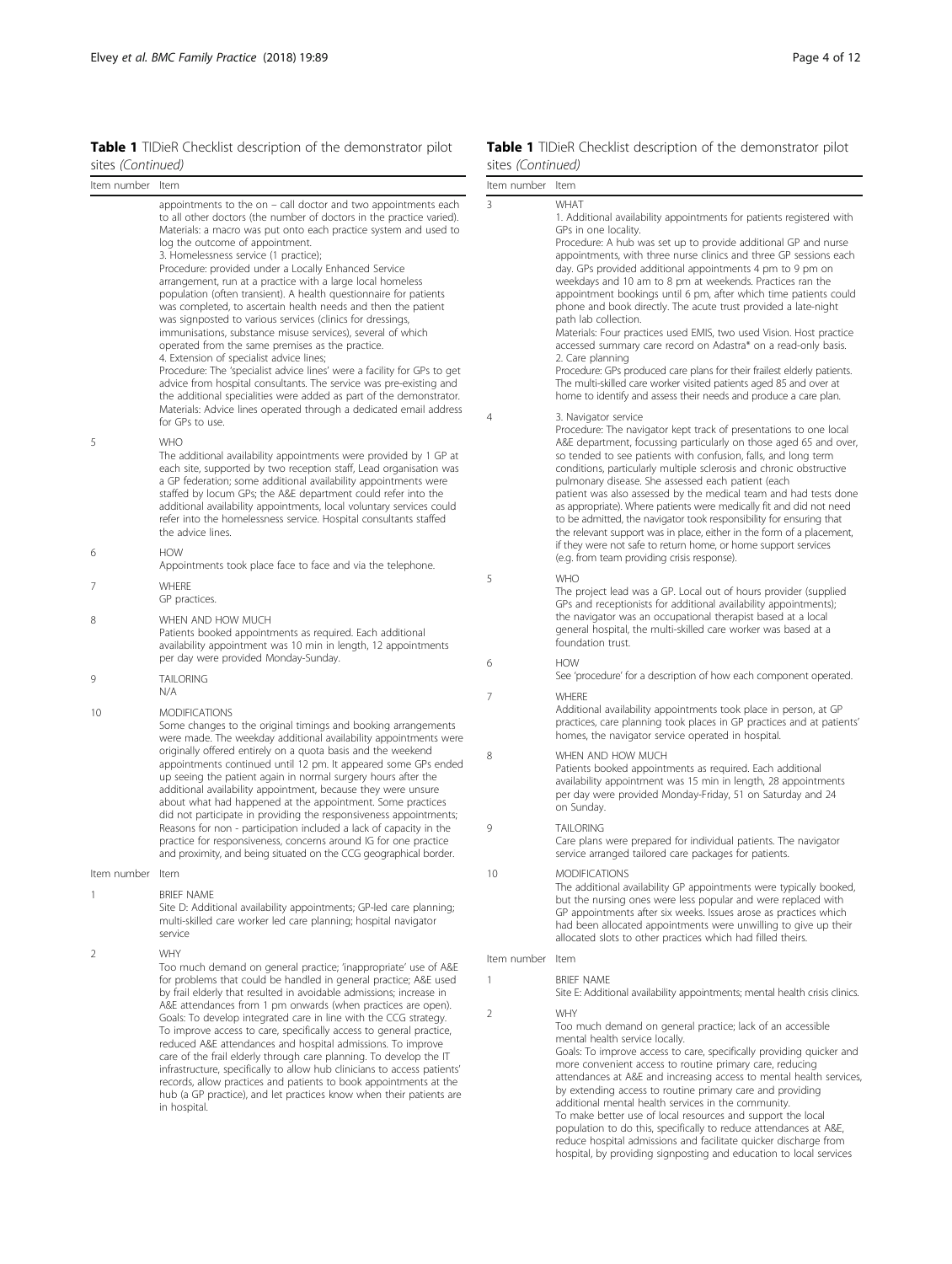#### Table 1 TIDieR Checklist description of the demonstrator pilot sites (Continued)

| Item number | Item                                                                                                                                                                                                                                                                                                                                                                                                                                                                                                                                                                                                                                                                                                                                                                                                                                                            | Item number | Item                                                                                                                                                                                                                                                                                                                                                                                                                                                                                               |
|-------------|-----------------------------------------------------------------------------------------------------------------------------------------------------------------------------------------------------------------------------------------------------------------------------------------------------------------------------------------------------------------------------------------------------------------------------------------------------------------------------------------------------------------------------------------------------------------------------------------------------------------------------------------------------------------------------------------------------------------------------------------------------------------------------------------------------------------------------------------------------------------|-------------|----------------------------------------------------------------------------------------------------------------------------------------------------------------------------------------------------------------------------------------------------------------------------------------------------------------------------------------------------------------------------------------------------------------------------------------------------------------------------------------------------|
|             | in the community, improving patient pathways and supporting<br>collaboration between professionals in different agencies.                                                                                                                                                                                                                                                                                                                                                                                                                                                                                                                                                                                                                                                                                                                                       | 3           | WHAT<br>Overall: The demonstrator wa                                                                                                                                                                                                                                                                                                                                                                                                                                                               |
| 3           | WHAT<br>1. Additional availability appointments for patients registered with<br>GPs in one locality.<br>Procedure: The general practice additional availability appointments<br>ran from the lead practice. A purposely developed Care Diary was<br>used by GPs, the local out of hours provider and A&E staff to book<br>patients into the additional availability appointments. Patients were<br>triaged at A&E and, if the ailment could be managed in the<br>community, they could be booked into a GP or nurse appointment<br>by staff at A&E using the Care Diary.<br>Materials: six practices used EMIS, two used Vision. EMIS practices<br>were able to share records on a read-only basis, Vision practices<br>were not able to access records. Since Dec 2014 all practices have<br>been EMIS web allowing all to share records on a read-only basis. |             | health and social care, throud<br>hub' in each CCG locality. The<br>locality, where the first hub h<br>premises accommodated soc<br>Stockport had shared patient<br>record which enabled GPs, se<br>services to access each other<br>Stockport Health Record, to i<br>integrated care plans, was pla<br>of the Stockport One Integra<br>developed within the demor<br>ensure that the whole range<br>appropriate access to informa<br>operating locally, social care<br>DominiC, the REaCH service |
| 4           | 2. Mental health crisis clinics for patients registered with GPs in one<br>locality.<br>Procedure: The clinics were organised by a trained counsellor, who<br>co-ordinated the service and provided appointments, plus other<br>counsellors (and trainees) who also worked at another local general<br>practice. Appointments were provided between 6.30 pm and<br>9.30 pm, Monday to Friday.                                                                                                                                                                                                                                                                                                                                                                                                                                                                   | 4           | workers users used CM2000 (<br>1. Rapid response step-up servi<br>Procedure: GPs referred into<br>a contact centre when they f<br>hospital, but needed support<br>had made the referral, the pa<br>from a team comprising a dis                                                                                                                                                                                                                                                                    |
| 5           | <b>WHO</b><br>The project lead was a GP. The additional availability appointments<br>were provided to registered patients, at the lead practice, by GPs,<br>supported by receptionists, all supplied by the local Out of Hours<br>provider. The mental health appointments were provided by<br>trained counsellors and counselling students. The demonstrator<br>appointed a dedicated project manager partway through. CSU<br>and EMIS also contributed to the project.                                                                                                                                                                                                                                                                                                                                                                                        |             | patient could be maintained<br>step-up bed. This service ran<br>intermediate care service pro<br>Materials: six practices used E<br>were able to share records of<br>were not able to access reco<br>been EMIS web allowing all t<br>2. Complex care service<br>Procedure: the population wa                                                                                                                                                                                                       |
| 6           | <b>HOW</b><br>See 'procedure' for a description of how each component<br>operated.                                                                                                                                                                                                                                                                                                                                                                                                                                                                                                                                                                                                                                                                                                                                                                              |             | (MDTs), involving a GP and a<br>integrated pathway and mod<br>work undertaken followed th                                                                                                                                                                                                                                                                                                                                                                                                          |
| 7           | WHERE<br>In person, at GP practices,                                                                                                                                                                                                                                                                                                                                                                                                                                                                                                                                                                                                                                                                                                                                                                                                                            |             | which had already been deve<br>professionals to contribute to<br>care plan was undertaken by                                                                                                                                                                                                                                                                                                                                                                                                       |
| 8           | WHEN AND HOW MUCH<br>Patients booked appointments as required. The additional<br>availability appointments were each 10 min in length and 18<br>appointments were provided per day, Monday-Sunday. The mental<br>health appointments were each one hour in length and three<br>per day were provided, Monday- Friday.                                                                                                                                                                                                                                                                                                                                                                                                                                                                                                                                           |             | nurses, social workers) and al<br>multidisciplinary group (MDC<br>professionals which operated<br>across the locality and identit<br>chronic obstructive pulmona<br>action should be taken, rathe                                                                                                                                                                                                                                                                                                  |
| 9           | <b>TAILORING</b>                                                                                                                                                                                                                                                                                                                                                                                                                                                                                                                                                                                                                                                                                                                                                                                                                                                |             | patients within the high risk<br>Materials: the People at Risk of                                                                                                                                                                                                                                                                                                                                                                                                                                  |
| 10          | <b>MODIFICATIONS</b><br>The additional availability GP appointments were typically booked,<br>but the nursing ones were less popular. Issues arose as practices<br>which had been allocated appointments were unwilling to give up<br>their allocated slots to other practices which had filled theirs. Some<br>local GP practices did not refer patients to the mental health<br>appointments, the lead GP was aware of this but the reasons for<br>non-engagement are not known.                                                                                                                                                                                                                                                                                                                                                                              |             | stratification<br>3. End of life care service<br>Procedure: The end of life ca<br>that focussed on integrating<br>delivered service between di<br>practitioners (social care) in t<br>end of life care to people in<br>undertaking joint assessment<br>person in their home to deliv                                                                                                                                                                                                               |
| Item number | Item                                                                                                                                                                                                                                                                                                                                                                                                                                                                                                                                                                                                                                                                                                                                                                                                                                                            |             | of the patient and their carer                                                                                                                                                                                                                                                                                                                                                                                                                                                                     |
| 1           | <b>BRIEF NAME</b><br>Site F: Rapid response step-up service; complex care service;<br>enhanced end of life service; carer needs assessment service;<br>mental health liaison, care homes; end of life training, care homes<br>and locality.                                                                                                                                                                                                                                                                                                                                                                                                                                                                                                                                                                                                                     |             | The health and wellbeing ser<br>the existing service, into a dif<br>consisted of delivering a more<br>dementia-focussed training c<br>sessions delivered to care ho<br>Materials: End of life training                                                                                                                                                                                                                                                                                             |
| 2           | WHY<br>Too many non-elective hospital admissions; too many patients<br>dying in hospital; district nurses were under pressure and did not<br>have enough time to provide the right end of life care and support<br>to patients and carers.                                                                                                                                                                                                                                                                                                                                                                                                                                                                                                                                                                                                                      |             | and providing follow up tele<br>4. The mental health liaison i<br>three care homes to provide<br>planning.<br>MHD                                                                                                                                                                                                                                                                                                                                                                                  |

Goals: To proactively identify and manage people with complex needs via a core integrated team that can draw on specialist support when necessary. To support people with heart failure by extending telehealth services. Support for people to be maintained in their own home or care home where this is their preferred place prior to and including death. A reduction in unplanned, avoidable non-elective activity prior to and including death.

#### Table 1 TIDieR Checklist description of the demonstrator pilot sites (Continued)

#### as part of the restructuring across ah the development of an 'integrated e demonstrator took place in one ad been established. The hub ial workers and third sector staff. information via the Stockport Health econdary care and Out of Hours 's systems. An extension of the nclude health and social care data and anned to support the implementation ted Care Team and was further developed within the demonstrator to of services within the hub had ation. In terms of specific systems used CareFirst, district nurses used used Staffplan, and domiciliary (to log each visit). ice provided to people aged 18 and over. the service via a dedicated number at felt a patient did not need to go to putting rapidly in place. Once the GP tient received a response within 2 h strict nurse and a social worker. The in their own home or go into a from 9 am to 5 pm and the wided an Out of Hours service. **EMIS, two used Vision. EMIS practices** n a read-only basis, Vision practices rds. Since Dec 2014 all practices have to share records on a read-only basis. as risk stratified. Multidisciplinary teams practice nurse, worked to agree an lel of care for individual patients. The e same basis as the GP care plans eloped, but allowed other healthcare

these. The task of coordinating the various professionals (GPs, district so voluntary sector workers. The  $\mathbf{G}$ ) was a wider network of at a more strategic level, looking fying, for example, high rates of ry disease and considering what if than necessarily focussing only on stratification.

of Readmission tool was used for risk

re service was newly designed service health and social care. This is a jointly istrict nursing (health) and assistant practitioners (social care) in the community. The service delivers end of life care to people in the last weeks and days of life ts, care planning and visiting the ver interventions that meet the needs rs or family.

rvice was planned as an extension of the existing service, into a different area. The end of life training consisted of delivering a module to care home staff. The onsisted of several one-hour training

me staff. based on the Six Steps programme phone support.

n-reach service involved working with advice and support, particularly care

5 WHO

The demonstrator was part of a programme of work developed by the CCG and local authority, a hub was established and a hub co-ordinator was employed; the local Foundation Trust, Community mental health trust and local authority reablement service were involved; Project managers and general practice staff contributed. The MDT and MDGs were comprised of GPs,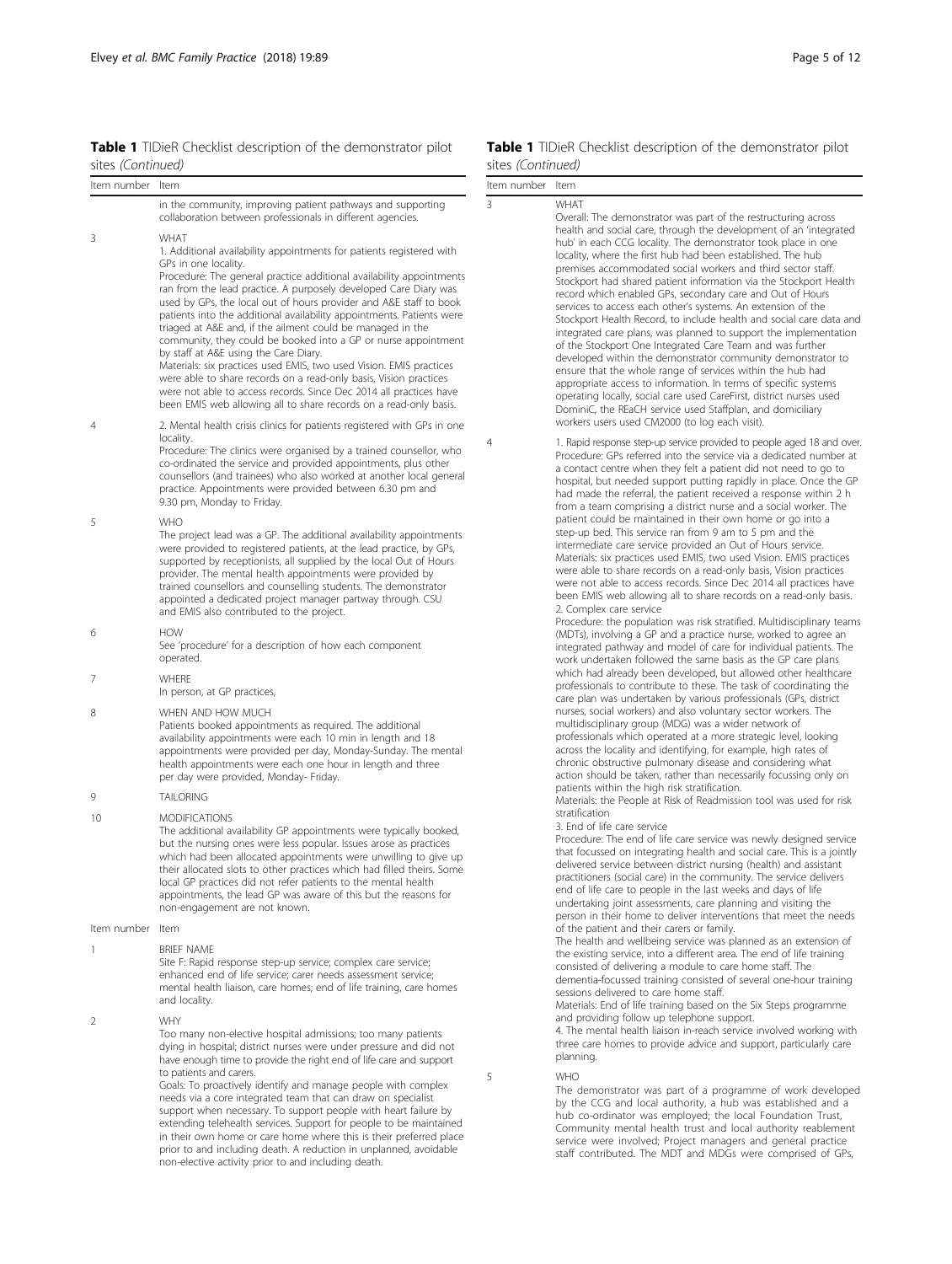Table 1 TIDieR Checklist description of the demonstrator pilot sites (Continued)

| Item number Item |                                                                                                                                                                                                                                                                                                                                                                                                                                                                                                                                                                                                                                          |  |  |  |
|------------------|------------------------------------------------------------------------------------------------------------------------------------------------------------------------------------------------------------------------------------------------------------------------------------------------------------------------------------------------------------------------------------------------------------------------------------------------------------------------------------------------------------------------------------------------------------------------------------------------------------------------------------------|--|--|--|
|                  | district nurses, social workers, primary care pharmacist and<br>third sector staff. The end of life service was provided by<br>assistant practitioners (domiciliary workers) from the REaCH<br>service. The end of life training for care homes was provided<br>by end of life facilitators. The health and wellbeing service was<br>led by project managers, liaising with general practice staff.<br>The carer assessments were carried out in general practice,<br>with input from GPs and administrative staff. The mental health<br>liaison in-reach service was provided by a community psychiatric<br>nurse and a support worker. |  |  |  |
| 6                | <b>HOW</b><br>All services were provided in person.                                                                                                                                                                                                                                                                                                                                                                                                                                                                                                                                                                                      |  |  |  |
| 7                | WHERE<br>At GP practices, in patients' homes, in step-up facilities, care homes.                                                                                                                                                                                                                                                                                                                                                                                                                                                                                                                                                         |  |  |  |
| 8                | WHEN AND HOW MUCH<br>Services were provided to patients as required.                                                                                                                                                                                                                                                                                                                                                                                                                                                                                                                                                                     |  |  |  |
| 9                | <b>TAILORING</b>                                                                                                                                                                                                                                                                                                                                                                                                                                                                                                                                                                                                                         |  |  |  |
| 10               | <b>MODIFICATIONS</b><br>The aim was for district nurses to be co-located at the hub but<br>this was not possible within the timeframes associated with the<br>demonstrator. In practice, social workers were 'paperless' whilst<br>district nurses used paper records.                                                                                                                                                                                                                                                                                                                                                                   |  |  |  |

<sup>a</sup>computer systems used in general practices and/or the companies that supply these systems

level. Most interviews were conducted in person at the participants' place of work and four were conducted via telephone. The majority of interviews were individual, with a few conducted in pairs or trios. The interviews lasted between 15 min and 2 h, most being around 1 h long.

Data analysis followed ta thematic approach. Categories were generated through reading the transcripts, with some themes following the research questions, whilst others were derived from the data themselves [\[25\]](#page-11-0). Team members read the transcripts and discussed emerging themes. Initial open coding was refined by consensus within the team as a whole, with the agreed coding framework applied to the complete dataset by SP, SB and RE. The process of coding and organising the data was iterative, with the framework being revised and refined as further coding was undertaken and categories and themes grouped together. Feedback on emerging findings was provided by the evaluation team at a series of 'action learning sets' that were accessible to all involved with the sites; these were supplemented by the dissemination of interim reports, in addition to the final report.

#### Results

Ninety-one people participated in interviews (Table [2](#page-8-0)). Iterative analysis identified six influencing factors: information technology; information governance; workforce and organisational development; communications and engagement; supporting infrastructure; and federations and alliances. We explore each of these in turn and show the range of views expressed.

#### Information technology

Innovative use of information technology (IT) was a prerequisite for obtaining funding, but all sites experienced IT challenges, often of unexpected complexity. Several participants described learning from initial 'teething problems'. Thus one pilot lead, acknowledging that technical problems were frustrating, emphasised that they were not insurmountable:

*We*'*ve got a couple of different solutions, some a bit more clunky than others, but there are solutions there*…*So I think the technology I*'*m sure can be pretty easily worked out in a place like (name) anyway. (GP site lead)*

However, at some sites the technical IT problems were far from 'easy' to solve, delaying the initiation of services, reducing efficiency and even preventing some service components being initiated at all. Technical problems affected both hardware and software: system failures; difficulties getting remote access to systems or records from mobile devices; and obstructions to equipment installation were all described. Whilst the precise problems varied between sites, there was a common recognition of initial over-optimism about what IT could deliver and subsequent complications, preventing the implementation of some elements of services:

*EMIS had a configure switch where you can just turn up and log into (it). That didn*'*t work. There were a couple of things we had to do to test it. Once we realised that (it) wasn*'*t working, we had to stop. (Project manager)*

The interoperability of practice systems presented key challenges. Practices trying to work together to provide additional appointments had expected to be able to access one another's patient records. Whilst problems might be expected between practices using different computer systems, even those using the same system experienced setbacks. Further work was necessary to standardise the way the system was used, to gain agreement on this and to train staff. Participants expressed frustration with the interim workarounds developed, which were often lengthy and complex without delivering the expected operability:

*But the Vision 360, although there*'*s a bit of light at the end of the tunnel, is not the all singing and all dancing as we thought it might be*…*it*'*s so long winded to get from A to B. (Project manager)*

Beneath this lay more challenging issues of inter-organisational working and relationships, with some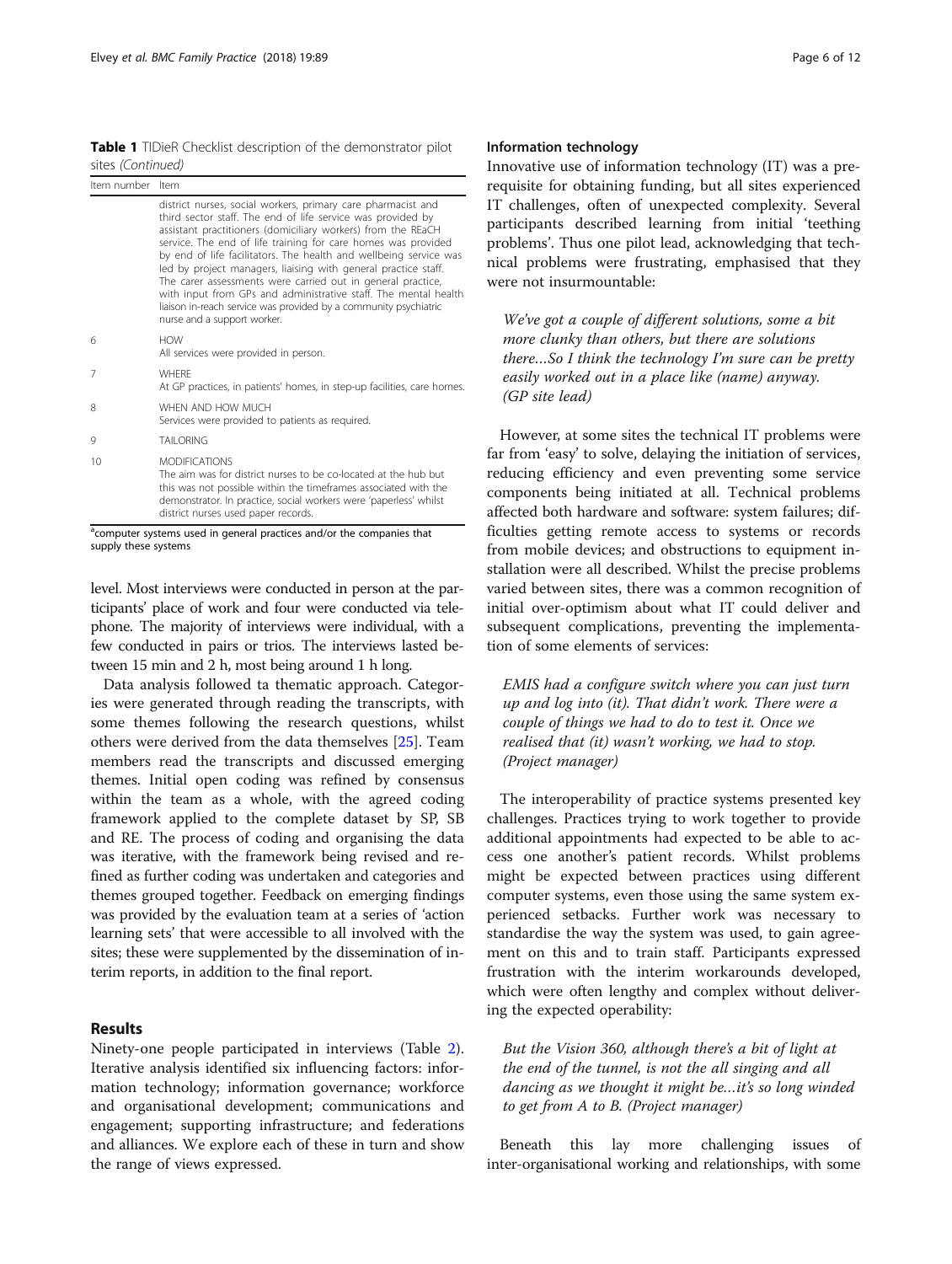interviewees distinguishing between the technical IT solutions and the more difficult integrative work required:

*The IT integration*…*is not that bad. That*'*s just complicated easy stuff*…*It*'*s the simple hard stuff. And it*'*s the relational stuff, it*'*s trusting somebody outside to come in, that you*'*ve got really no control over*…*Who is it? What are they doing? What training? You know... So that integration stuff is, I think a learning that we need to take forward from this*…*you*'*ve got to have the GPs on board to allow people to come in and do this*… *(GP site lead)*

All of the demonstrator areas eventually achieved the expected 'innovative use of IT', but it was often more difficult than anticipated and participants were disappointed at not being able to depend on the computer systems to work in the ways they had expected. Workarounds were developed, but more sustainable solutions required extended engagement with suppliers and practices. For practices, having trust in anyone who would have access to their systems was crucial.

#### Information governance

Whilst linked to IT, information governance (IG) appeared in these narratives as a separate, complex issue. Respondents described unanticipated problems relating to inflexible governance procedures and disparity in governance protocols between organisations. These were described as 'hurdles' and 'organisational hoops.' Cultural differences were found between different types of organisation and between healthcare sectors. The quotes below reflect embedded perceptions of approaches to information governance in primary and secondary care respectively, with direct implications for implementation processes:

…*the information governance at the hospital is much tighter than it is in general practice and so what we think is reasonable data to see, the hospital are not altogether happy. So they tend to insert much more stringent criteria than we do. (GP site lead)*

*We*'*re a big organisation, we have very stringent governance procedures*…*what the demonstrator*'*s done is put us working with small, independent businesses, and I guess there*'*s a flexibility [for general practices]... I think they*'*ve been a bit frustrated in dealing with a fairly bureaucratic system... [Proposed interventions] had lots of IG issues in them*…*there were processes to go through. We couldn*'*t just say* '*yeah, fine, we can do that tomorrow*'*... (Hospital manager)*

A dialogical approach was therefore required in the demonstrator sites to reconcile these perspectives to allow effective collaboration to take place between different organisations, particularly between primary and secondary care.

The human issues of trust and relationships had important implications for IG. The following quote illustrates the need to gain the trust of practices, which here seem to be portrayed as protective or cautious, in order for people outside the practice to access data:

*We*'*ve got to earn the trust of the GP practices. First of all, to allow read only access. So that*'*s been a big barrier to break down, because the practice managers were not keen to allow, even, read only access, and to allow people to actually enter data onto it, that*'*s a step too far at the moment. (Manager)*

Whilst the provision of honorary contracts offered partial solutions to IG issues, more fundamental solutions involved open and early dialogue.?>

#### Workforce and organisational development

Several respondents in each of the four sites extending GP opening hours mentioned the challenge of GP capacity, raising issues such as skill shortages, concerns about work-life balance and sustainability:

…*one of the main problems I think is getting the clinical cover ... they may be able to do it for so long but it*'*s not sustainable on a long term basis (Site lead)*

These pilots aimed to provide additional *routine* appointments, rather than conventional out of hours care. Thus, alongside routine GP appointments, nurse appointments were also offered. However, there was no standard practice nurse training or skillset amongst nurses working at the sites; therefore, they were not necessarily 'interchangeable', yet, this was not always considered when allocating nurses to appointment slots:

…*somebody turned up for a diabetic check-up and the nurse who was on couldn*'*t do it... (GP)*

A broader issue relating to substitutability (exchanging one type of worker for another) was highlighted by interviewees who described some individuals involved in the demonstrator as being more experienced, or more committed, than the average person in that role. This meant that the role could not be easily replicated. Many demonstrators flourished due to the contribution of individuals who are difficult to replace or replicate, due to their particular competences, ways of working and also the trusting relationships they had established with practices: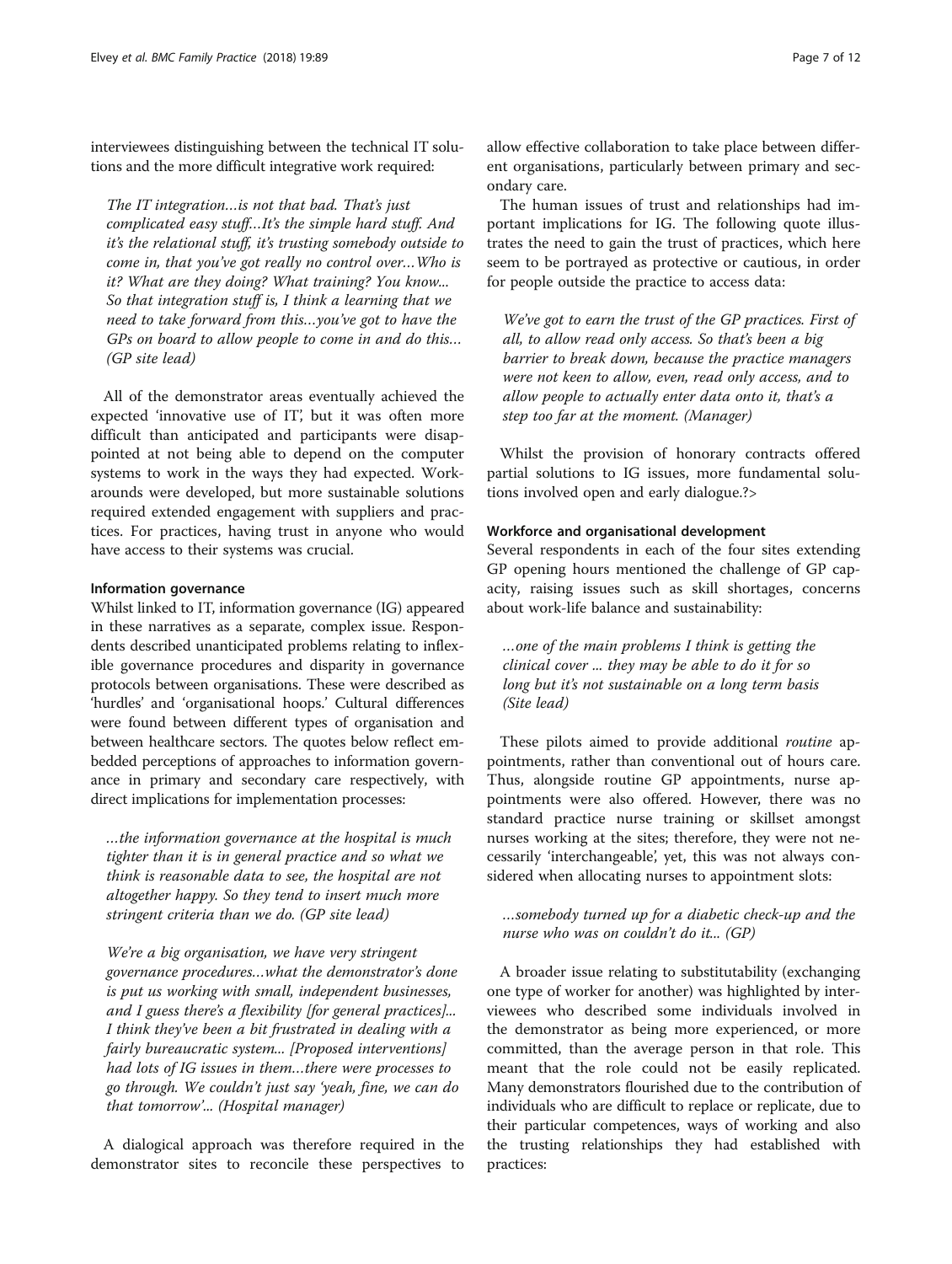<span id="page-8-0"></span>*Simply adding six more nurses might not facilitate six times more to be achieved than what [postholder] has done, because she had an established relationship with practices, as well as being a good communicator, so she was trusted and accepted by the practices, so they were happy for her to have access to their systems. But this engagement will not happen automatically: GPs have to feel that they trust people that are doing the work for them. (GP site lead)*

Thus, whilst many people worked hard to support the pilots, rolling out services more widely not only requires enough staff, but also requires understanding of issues of substitutability, working relationships and levels of interpersonal trust established over time.

#### Communications and engagement

The demonstrators involved complex networks of organisations; even the site with the smallest population coverage and narrowest focus involved seven different types of organisation. Establishing and maintaining engagement was mentioned by participants at all sites.

Some demonstrators built effectively upon existing relationships. Others, however, carried an over-optimistic expectation that people or organisations that had not worked together previously would immediately do so for the pilot, resulting in delays. Some GP site leads found practice managers and administrators somewhat self-protective when it came to operationalising the plans, reflecting limited trust between some practices:

*The nursing appointments* – *we could fill them but* … *[another practice] doesn*'*t utilise their nurse appointments but won*'*t let anybody else have them, and you get into this argy-bargy with practice managers then.* '*Well can we use them?*' '*No, we might use them.*' '*But you*'*re not using them*'…*what I call the general practice little bit of selfishness*… *they stick to their guns and say* '*these are our appointments and we still want them.*' *(GP site lead)*

Personal and direct communication with practices was felt to be vital, with letters to practices setting out plans highlighted as insufficient. Some practice managers reported being asked to carry out extra work at short notice, without having been involved in the planning stages of the project(s), nor their opinion sought. This manager, for example, ascribed 'teething troubles' at one site to an unanticipated request to arrange access to a computer system at short notice:

*The first time I was aware (was when people arrived to set up IT access for a nurse practitioner) and (I thought)* '*Oh right*'…*and that happened on at least* *three occasions. So three afternoons were completely trashed off*…*we were messing and mauling about trying to set things up, which irked me a bit, because*… *I*'*d not been privy to what this would mean, other than* '*oh she*'*s [the nurse] going to be able to access (the practice system)*'*. (Practice manager)*

Sometimes, the demonstrators had acted to foster new relationships, or improve existing ones. For example, two practices providing additional appointments via a collaborative hub had historically tended to work independently. Here, the demonstrator process itself drove more collaborative working between them. Practice managers described how their initial engagement with each other had tended to be task-based, with division of responsibilities and limited discussion. However, their experience of working together led to closer working and managers described starting to telephone each other for advice on day-to-day practice issues not necessarily related to the demonstrator pilots. A strategic lead, who had worked with these practices, expressed a similar view, suggesting that the GPs seemed to have more genuine discussions:

*Well, actually getting (several) practices in a room with two GPs and getting them to agree - that*'*s not to be underestimated. And when I say agree, I mean agree in the room and agree outside the room. (Site lead)*

Thus, engagement with the project and good communication went hand in hand. When it worked well, those involved felt both informed and consulted, with the ability to influence the pilot. While in some sites, a failure to take a dialogical approach, or to engage, resulted in resistance to changes, ongoing routine interaction through the demonstrators also generated collaborative relations and open, trusting relationships.

#### Supporting infrastructure

All demonstrators made use of current local infrastructure, using existing premises that were already equipped. As these were fixed-duration pilots, no demonstrator sought to acquire new premises, although the initiation of one demonstrator coincided with the establishment of a 'hub' location. The pilots operated within the wider health and social care infrastructure, with varying amounts of interaction with external organisations. Respondents across all demonstrators referenced local A&E departments, Out-of-Hours providers, the North West Ambulance Service and community pharmacies as important local services. Deciding which support services were needed was a pivotal decision for routine appointments provided during evenings and weekends. For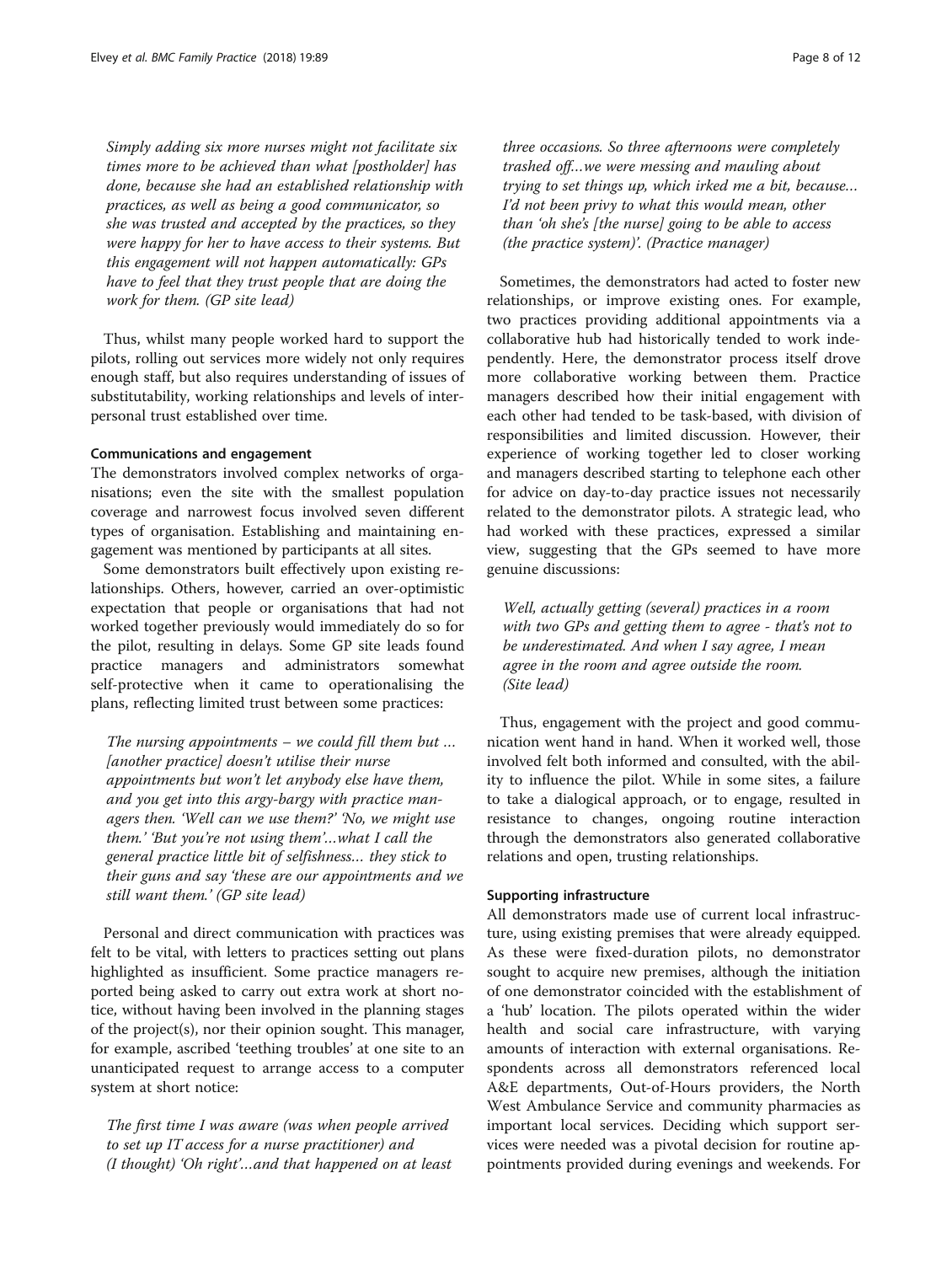| Demonstrator | Role    |                |        |            |                |                                  |                 |
|--------------|---------|----------------|--------|------------|----------------|----------------------------------|-----------------|
|              | Manager | Nurse          | Doctor | Pharmacist | Support worker | Administrator/other <sup>b</sup> | tota            |
| $\forall$    |         |                |        |            |                |                                  | 13              |
| <sup>B</sup> | 13      |                |        |            |                |                                  | 20              |
|              |         |                |        |            |                |                                  |                 |
| D            |         |                |        |            |                |                                  | 16              |
|              |         |                |        |            |                |                                  | 15              |
|              | 18      |                |        |            |                |                                  | 26              |
| Total        | 60      | $\overline{A}$ | 21     |            |                |                                  | 98 <sup>c</sup> |

Table 2 interviewees by demonstrator and role<sup>a</sup>

<sup>a</sup>hybrid roles have been categorised by professional background of individual when they retain a clinical role (3) and by organisational role when they do not (3) **b** occupational therapist (1) counsellor (1)

<sup>c</sup>8 individuals double-counted due to roles spanning sites D and E (7) and B, D and E (1)

financial and clinical reasons, there was recognition that such support would only entail 'sufficient' services and that it would be unfeasible to provide an entire health and social care system around the clock:

*You don*'*t need a full complement of staff in the evenings and weekends like you do during the day. What you do need is access to enough services to deliver a competent service*…*path lab stuff, transport and all that sorted out*… *a district nurse service in the evenings and weekends. (GP site lead)*

Pathology collections during the evening were particularly important for the 'additional availability' demonstrators and one site reported positive experiences arranging this with a local hospital. Elsewhere, the lack of infrastructure support, in particular 'back office' support functions within the voluntary sector was highlighted. A manager employed by the local authority described some of the practical challenges she had faced when working with voluntary organisations; she seemed to lack confidence in the support available to make systems work together:

*When they want to get onto the systems and get their emails, sometimes it works, sometimes it doesn*'*t*… *and we all have a three way conversation to fix this problem in all the four organisations. That in itself is a ridiculously difficult thing to organise, and I*'*m struggling with it*… *(Local Authority Manager)*

The time-limited nature of the demonstrators meant that they operated largely within the existing infrastructure, adapting to existing limitations. It was vital therefore that sites considered and planned both the level of necessary support and the level of resource available within external organisations.

#### Federations and alliances

Recently, groups of GP practices have started working together in more formal ways, often referred to as GP federations, defined as: groups 'of practices and primary care teams working together, sharing responsibility for developing and delivering high quality, patient-focussed services for their local communities' [[26\]](#page-11-0). At two demonstrators, services were running through existing federations. Participants here identified several benefits from working as part of a federation: the ability to combine resources; increased population coverage; enhanced professional standards because of peer support and review; and the fostering of a common identity and purpose amongst practices. One pilot achieved full sharing of patient records, with read-write access between practices; this was singled out as resulting from the formal agreement between the practices in the federation:

#### *[name] have full access to the patients*' *records. That*'*s the unique bit. (Manager)*

In both areas where demonstrators were run by federations, pre-existing relationships and historical joint working between practices were considered important in supporting the federation establishment. At the site with full shared records, previous joint working was seen as essential to this achievement; collaborators were familiar and trusted:

*GPs are very protective of their patient data*…*but because the GPs are shareholders of this organisation*…*they*'*ve got a vested interest in this organisation, they work collaboratively and they know who they*'*re sharing their data with*…*So in order to get that data sharing agreement you have to have some kind of collaboration going on in the background. (Manager)*

As well as these immediate benefits, federations were seen by some as a way to protect primary care in the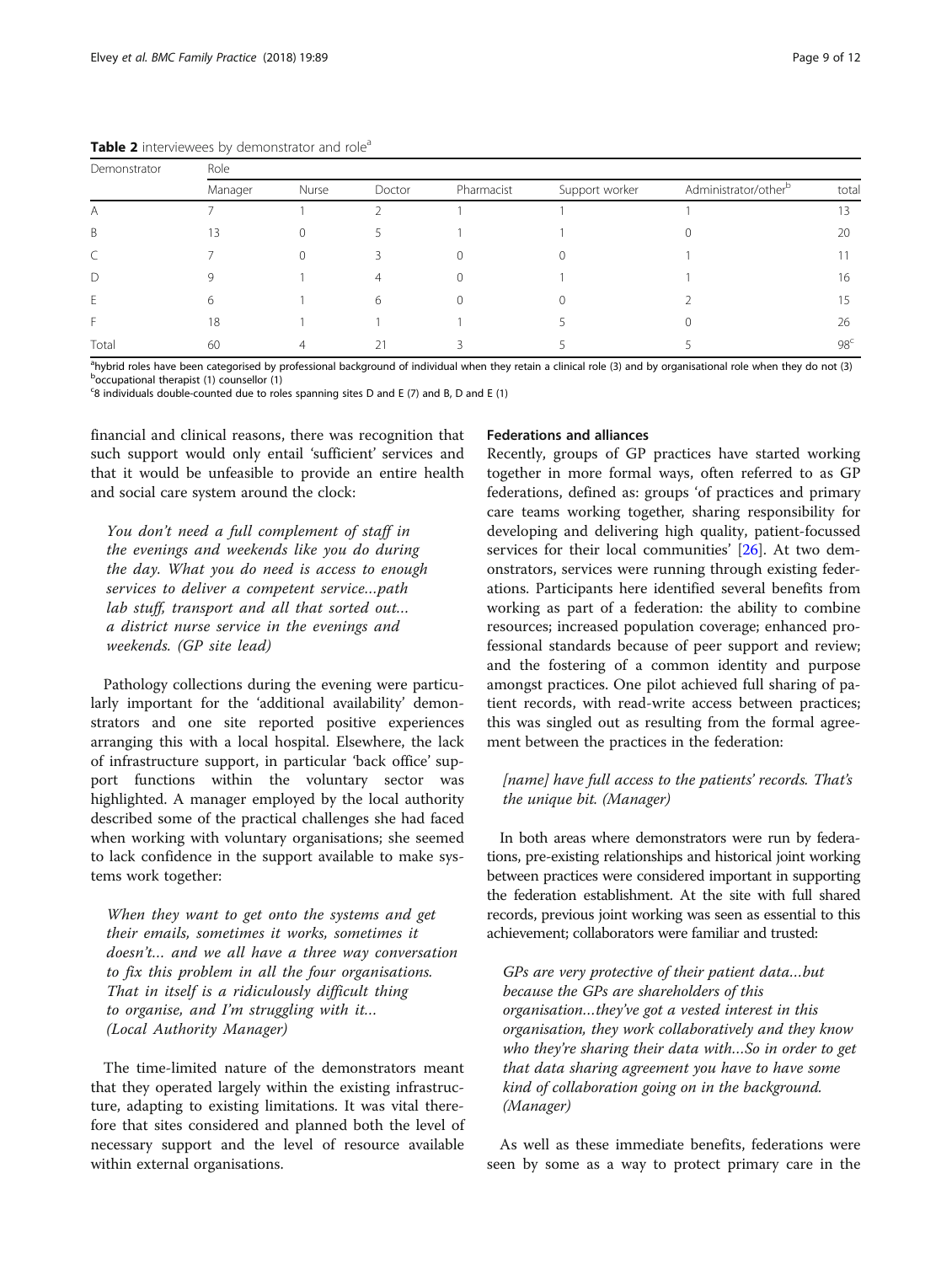<span id="page-10-0"></span>context of future policy demands, particularly around 'extended opening hours' and the associated likely demands on workload:

*I think there*'*s going to be a*…*coming together of practices. So going forward I can only see the federation will get bigger as individual practices struggle more to meet all the policy demands*…*if extended hours becomes the norm. It would be become really hard for an individual practice to do that. (Manager)*

Demonstrator pilots supported by local federations thus benefitted from existing joint working and trust between practices. Notably, these sites found it easier to overcome some of the challenges associated with IT, IG, workforce and communications than other sites, partly through better established relationships and trust and partly through having a formal mechanism to address such issues.

#### Discussion

#### Summary

This study explored the processes of implementing pilots focussed on access, integration and innovative use of technology in primary care through an evaluation of a programme initiated in Greater Manchester. Our analysis identified six factors which were influential in the implementation of the pilots: information technology; information governance; workforce and organisational development; communications and engagement; supporting infrastructure; and federations and alliances. Underpinning all of these factors was the issue of trust; there was consensus amongst our participants that trusting relationships were vital for collaboration.

#### Strengths and limitations

We accessed the experiences of people working at strategic and operational levels within a range of sectors, therefore gaining multiple perspectives on complex and poorly understood processes. Our interviews were mostly undertaken with people engaged with the pilots and therefore, overall, may represent a more 'interested' viewpoint. We did not capture patient experiences directly, which is a limitation of this study, although the quantitative component reported elsewhere included an analysis of items from the national GP Patient Survey [[23\]](#page-11-0).

#### Comparison with existing literature/implications for practice and areas for further research

There are commonalities between our findings and previous studies of implementation in healthcare, which have found factors such as information technology,

relationships, communication and organisational culture to be important [[7,](#page-11-0) [14,](#page-11-0) [16,](#page-11-0) [19\]](#page-11-0). Our study confirms these findings, but also extends them. Working relationships have been found to be vital, within and between various health and social care organisations; our data provide examples of the importance of these within general practice and show some of the ways in which these can be fostered. Whilst previous research [\[14](#page-11-0)] found relationships between people in senior leadership roles to be important, we found that relationships between practice managers in particular, as well as administrators, were also key. Research also emphasises the importance for change efforts of mobilising valued identities [\[19](#page-11-0)]. Disseminating the proposal brief direct to professionals (rather than cascading through commissioners in CCGs) helped to bypass some of the problems associated with resistance to change by professionals [\[27](#page-11-0), [28](#page-11-0)]. Professionals then took ownership of 'their' projects and this helped create the positive and proactive dynamics and trust required to move beyond silos [[14](#page-11-0), [19\]](#page-11-0). Although there is a danger that this could also reproduce a narrow set of professional interests [[29\]](#page-11-0), the importance of trust to professional enrolment and professional-managerial boundary crossing was key. For example, whilst IT/IG issues were common, what determined whether or not they were surmountable was the extent to which trust existed, or could be developed, between the parties. Our study also provides further detailed evidence about the nature of IT/IG issues in joint working. Going beyond system interoperability (often the goal of integrated care programmes), we have shown that the issues of who can write to your records, who can read them and how decisions about the use of IT get made need careful consideration.

Whilst it is self-evident that communication is important in initiating and sustaining change programmes, our study aligns with existing research which highlights the need for a dialogical approach [\[30](#page-11-0), [31](#page-11-0)]. By this we mean that it is not enough to simply passively disseminate information; participants need to feel that they are active contributors, understanding what is happening but also able to influence it and change the direction of a project should it be necessary. Some of our participants resented finding out about the projects only when they had to provide help at short notice, a finding which mirrors previous work on implementation in primary care, which found that staff did not feel involved in decision making and that a top-down approach was a negative factor [\[32,](#page-11-0) [33](#page-11-0)]. Furthermore, our data extends the existing research by providing evidence of how primary care implementation is experienced by practice managers. Moreover, our study suggests that, whilst federated working seemed helpful, this seemed to operate via the medium of shared history and the trust which arises out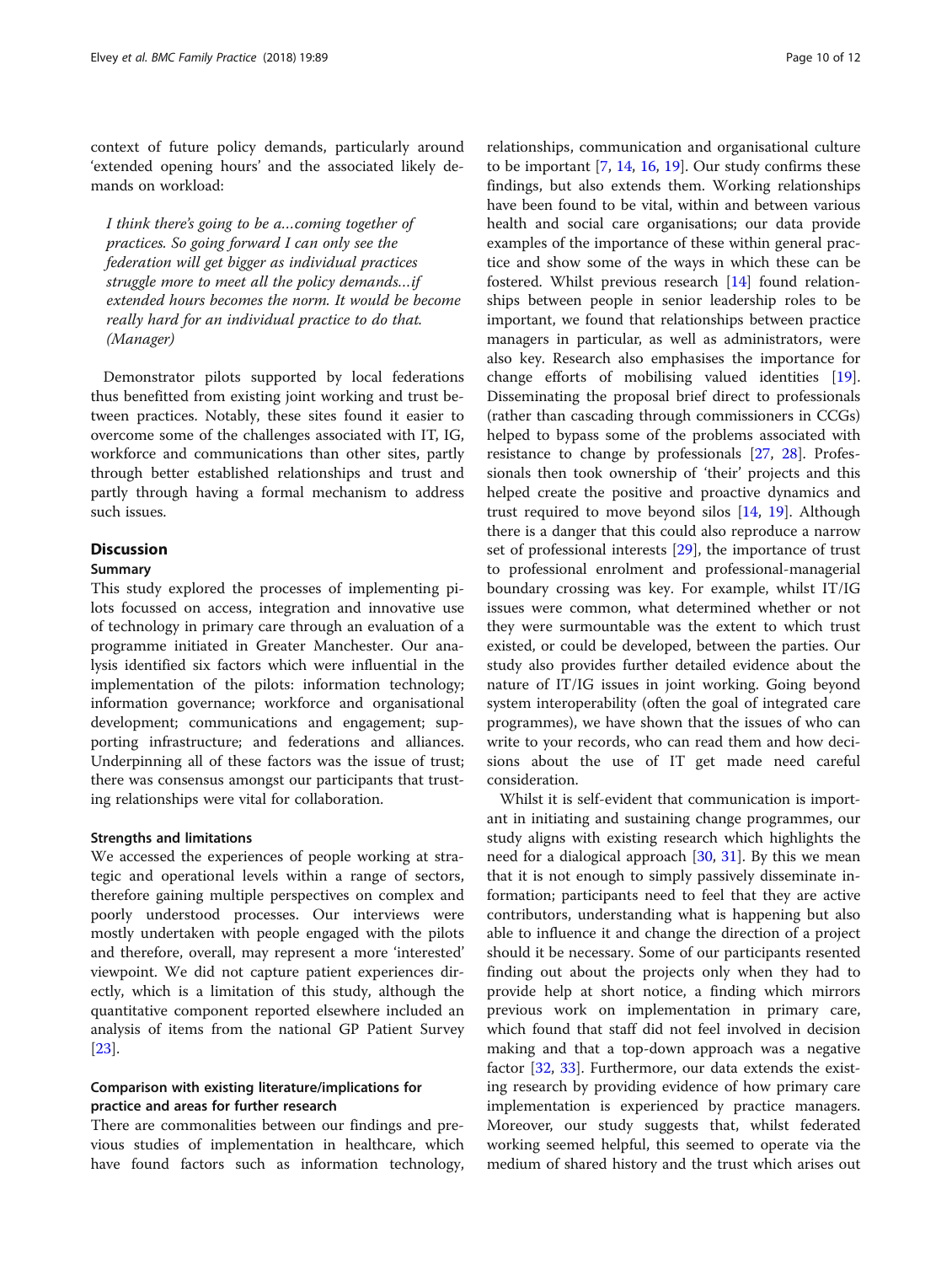<span id="page-11-0"></span>of practical experience of joint working in other spheres. This aligns with findings from research secondary care, which has emphasised the importance of both shared history and a shared purpose [34, 35]. The positive impact of existing federated working may simply reflect this shared history, and we would expect the question of shared purpose to be key to the success of future federations and other similar collaborative ventures.

Whilst we did not use a particular evaluation framework or tool in this study of implementation, there are parallels between our approach and findings and the constructs of the Consolidated Framework for Implementation Research (CFIR), an established framework used in evaluations of implementation [17]. In terms of approach, our focus on context and process fit with the inner and outer settings and process constructs in the CFIR. Our findings on the importance of relationships, communication and engagement in particular mirror the CFIR focus on engaging and involving individuals, networks and communication, culture and compatibility. It may be beneficial to consider the utility of frameworks such as CFIR in the design of future research on organisational change in primary care.

#### Conclusions

Taken together, our findings provide some very practical lessons for those seeking to initiate similar cross-boundary projects. Starting small, with trust building over time via the experience of shared working, is likely to be more effective than large scale projects imposed from above. Detailed consideration is also required not just of the mechanics of information technology ('the complicated easy stuff') and the legal aspects of information governance, but also issues of ownership, rights to log things to the record and facilitating the development of trust, particularly between general practices. It was crucial that GP practices trusted in the integrity of anyone external, particularly if they were to access data on the practice computer system. The schemes in question found ways to resolve their challenges, through provisional 'workarounds' or through more permanent negotiated solutions. This often relied upon the commitment and innovation of individuals within these pilots going beyond their established role both in scope (acting beyond the formal parameters of their role) and in scale (working longer hours). For future initiatives, it is important that all organisations and agencies involved in the design and delivery of innovative models of community-based primary care work to ensure that more suitable time periods for all aspects of project management are provided. Service providers and system leaders, in particular, should consider extended periods of operation, to further enable more sustained and more focused attempts at publicising the service. Having more appropriate time periods in which to plan and operate services would allow greater opportunity for engagement and communication, as well as managing inter/intra organisational

expectation. With a clearer understanding of the complex and embedded practical challenges of collaboration developed through this evaluation, practitioners may be better positioned to anticipate and address these challenges. This is of increasing importance as the NHS rushes to implement a range of new models of care [9].

#### Abbreviations

A & E: Accident and emergency; CCG: Clinical commissioning group; CSU: Commissioning support unit; EMIS: Egton Medical Information Systems; GP: General Practitioner; IG: Information governance; IT: Information technology; MDG: Multi-disciplinary group; MDT: Multi-disciplinary team; NHS: National Health Service; UK: United Kingdom

#### Acknowledgements

We are very grateful to the participants who gave their time to be interviewed for the study. We also gratefully acknowledge the support of the wider research team who worked on other aspects of this project; Dr. Will Whittaker, Dr. Laura Anselmi, Dr. Jonathan Stokes, Dr. Soren Rud Kristensen, and Prof. Peter Bower and Prof. Ruth Boaden for broader research advice.

#### Funding

This project is funded by NHS England (Greater Manchester) and the National Institute for Health Research Collaboration for Leadership in Applied Health Research and Care (NIHR CLAHRC) Greater Manchester. The views expressed in this article are those of the author and not necessarily those of the NHS, NIHR or the Department of Health.

#### Availability of data and materials

All audio recordings and transcripts are stored in secure, password protected storage at the University of Manchester. Data supporting the findings of this study are found in the quotes in the results section of this article. However, in line with consent agreements, the full data of this study (transcripts and audio files) will not be made available to the public to protect the participants' identities.

#### Authors' contributions

DH, SB, KC, AM and KR designed the study. RE, SB and DH collected the data, RE, SB, KC, AM, SP, KR and DH analysed the data and contributed to writing this paper. All authors read and approved the final manuscript.

#### Ethics approval and consent to participate

Formal ethical approval was not required for the study since it was classified by National Health Service (NHS) governance procedures as service evaluation. However, all participants received an information sheet and provided written consent to the recording of their interview and use of their data.

#### Competing interests

The authors declare that they have no competing interests.

#### Publisher's Note

Springer Nature remains neutral with regard to jurisdictional claims in published maps and institutional affiliations.

#### Author details

<sup>1</sup>The University of Manchester, Oxford Road, Manchester M13 9PL, UK. <sup>2</sup>Radcliffe Observatory Quarter, University of Oxford, Woodstock Road, Oxford OX2 6GG, UK.<sup>3</sup>NIHR Collaboration for Leadership in Applied Health Research and Care (CLAHRC), Salford Royal Foundation Trust, Stott Lane, Salford M6 8HD, UK.

#### Received: 19 July 2017 Accepted: 21 May 2018 Published online: 19 June 2018

#### References

1. Department of Health. The NHS Plan, a plan for investment, a plan for reform 2000. Available from: [http://webarchive.nationalarchives.gov.uk/+/](http://webarchive.nationalarchives.gov.uk/+/www.dh.gov.uk/en/publicationsandstatistics/publications/publicationspolicyandguidance/dh_4002960) [www.dh.gov.uk/en/publicationsandstatistics/publications/](http://webarchive.nationalarchives.gov.uk/+/www.dh.gov.uk/en/publicationsandstatistics/publications/publicationspolicyandguidance/dh_4002960) [publicationspolicyandguidance/dh\\_4002960.](http://webarchive.nationalarchives.gov.uk/+/www.dh.gov.uk/en/publicationsandstatistics/publications/publicationspolicyandguidance/dh_4002960) Accessed 3 Mar 2018.